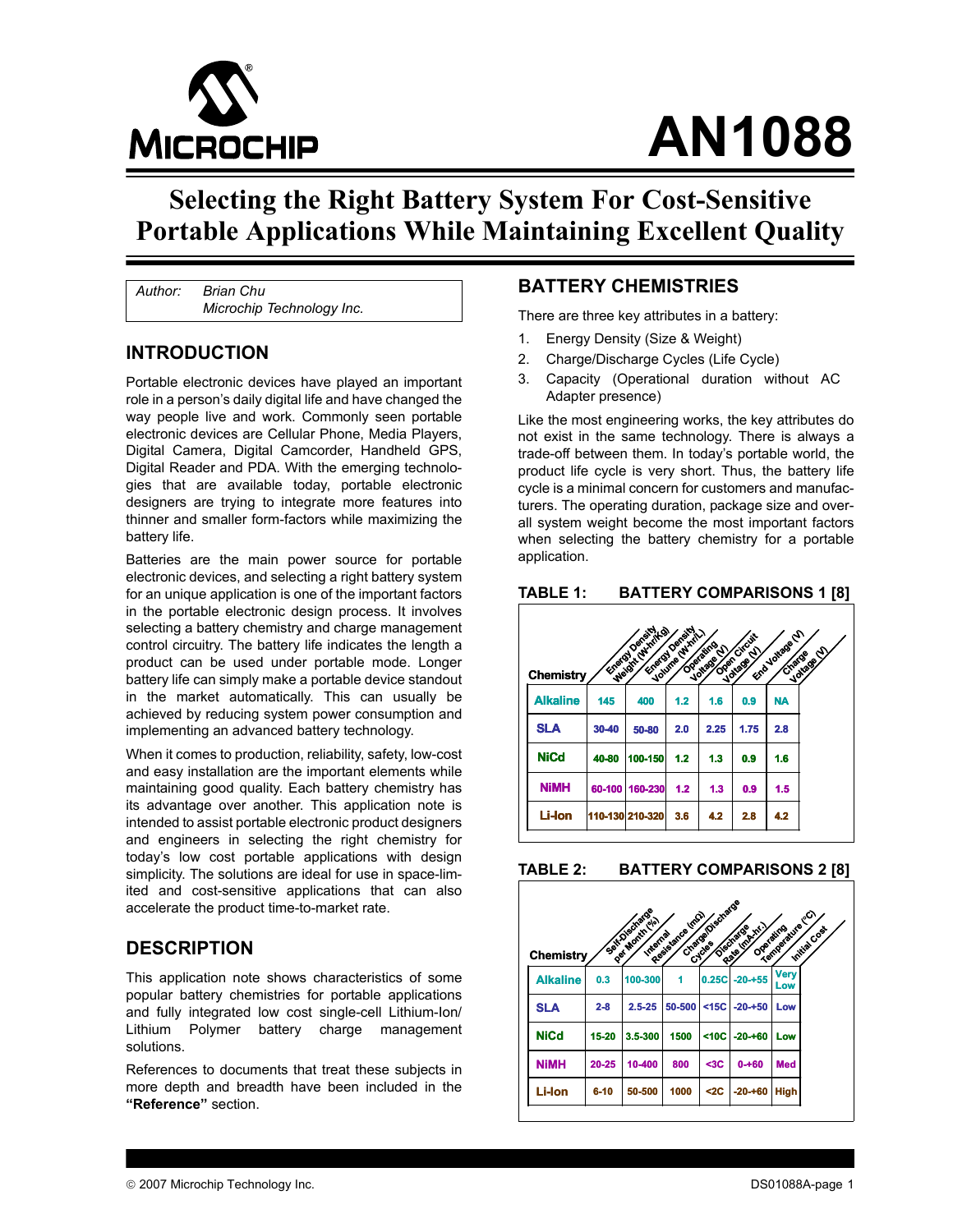Batteries usually occupy a considerable space and weight in today's portable devices. The energy density for each chemistry dominates the size and weight for the battery pack. [Table 1](#page-0-0) indicates that Li-Ion (Lithium-Ion) has advantages in both energy density weight and energy density volume among other available battery technologies.

Each battery chemistry is briefly reviewed below:

#### **Alkaline**

Alkaline batteries are not rechargeable, but are commonly seen as a portable power source because it's low self-discharge rate and always ready to use off the shelf. Therefore, it is included in the [Table 1](#page-0-0) and [Table 2](#page-0-1) as reference against secondary (rechargeable) batteries. Rechargeable Alkaline batteries are available, but they are not very practical and reliable to use in a system due to its fast degradation after a few charge cycles.

#### **SLA (Sealed Lead Acid)**

SLA batteries are mature and inexpensive battery solutions, and have an advantage in low self discharge rate. However, it is not an ideal candidate for portable applications due to it's low energy density, low charge/ discharge cycles and it is not environmentally friendly.

#### **NiCd (Nickel-Cadmium)**

NiCd batteries have the best charge/discharge cycles among rechargeable batteries ([Table 1\)](#page-0-0) and are good substitutes to Alkaline batteries because they employ the same basic voltage profile. NiCd batteries are required to be exercised periodically due to the memory effect. It is a very low-cost rechargeable solution because of the matured battery technology and simple charge algorithm.

#### **NiMH (Nickel-Metal Hydride)**

NiMH batteries are considered improved version of NiCd batteries that provide higher energy density and environmentally friendly material. Both NiMH and NiCd batteries have high self discharge rate [\(Table 2](#page-0-1)) and are subject to memory effect. Although NiMH and NiCd batteries share similar charge algorithm, NiMH batteries require a more complex design due to the heat that NiMH batteries generate during charging and the difficult −ΔV/Δt detection.

#### **Li-Ion (Lithium-Ion)**

Li-Ion batteries have advantages in high energy density, low maintenance requirement, relatively low self discharge rate, and higher voltage per cell. ([Table 1](#page-0-0) and [Table 2](#page-0-1)) The major drawbacks of Li-Ion batteries are higher initial cost and aging effect. Li-Ion batteries age over time regardless of the usage. Protection

circuitry is required for Li-Ion battery to prevent over voltage during charge cycle and under voltage during discharge cycle.

#### **Li-Polymer (Lithium Polymer)**

Li-Polymer batteries should be recognized as Li-Ion Polymer batteries. It is designed as an improved version of Li-Ion with flexible form-factors and very low profile. It is perfect for miniature applications, such as Bluetooth headsets or MP3 players. It has similar characteristics as Li-Ion and can be charged with same algorithm. It is a different technology compared to Li-Ion, but will be discussed as Li-Ion in this application note.

#### **SELECTING THE RIGHT BATTERY SYSTEM FOR COST-SENSITIVE APPLICATIONS**

In some high-end portable devices, the performances and compactness of batteries are the most important attributes when designers select the right battery system. Performances include battery run time, charge/discharge cycles, self discharge rate and safety. Battery run time, weight and compactness are based on the energy density and cell capacity.

Most recent portable electronic devices are cost-sensitive with fashion in design. Even high-end devices will face lower cost during a manufacture cycle. Selecting the right battery system that can satisfy manufacturers and customers becomes a nightmare for designers and engineers. The battery system includes a battery pack and a charge management controller. With highly integrated charge management controller and design simplicity, the portable electronic device designers can reduce design time and speed up time to market for new product development.

Based on the discussions above, NiMH and Li-Ion are the most popular battery chemistries that meet today's portable applications.

#### **NiMH or Li-Ion?**

[Table 3](#page-1-0) depicts the critical metrics between Li-Ion and NiMH.

<span id="page-1-0"></span>**TABLE 3: CRITICAL METRICS**

|                                   | Li-Ion  | NiMH    |
|-----------------------------------|---------|---------|
| Nominal Voltage                   | 3.6V    | 1.2V    |
| Cycle Life                        | 1000    | 800     |
| <b>Memory Effect</b>              | No      | Yes     |
| Cost (\$/Wh)[4]                   | 2.5     | 1.3     |
| Energy Density:<br>Volume (Wh/L)  | 210-320 | 160-230 |
| Energy Density:<br>Weight (Wh/kg) | 110-130 | 60-100  |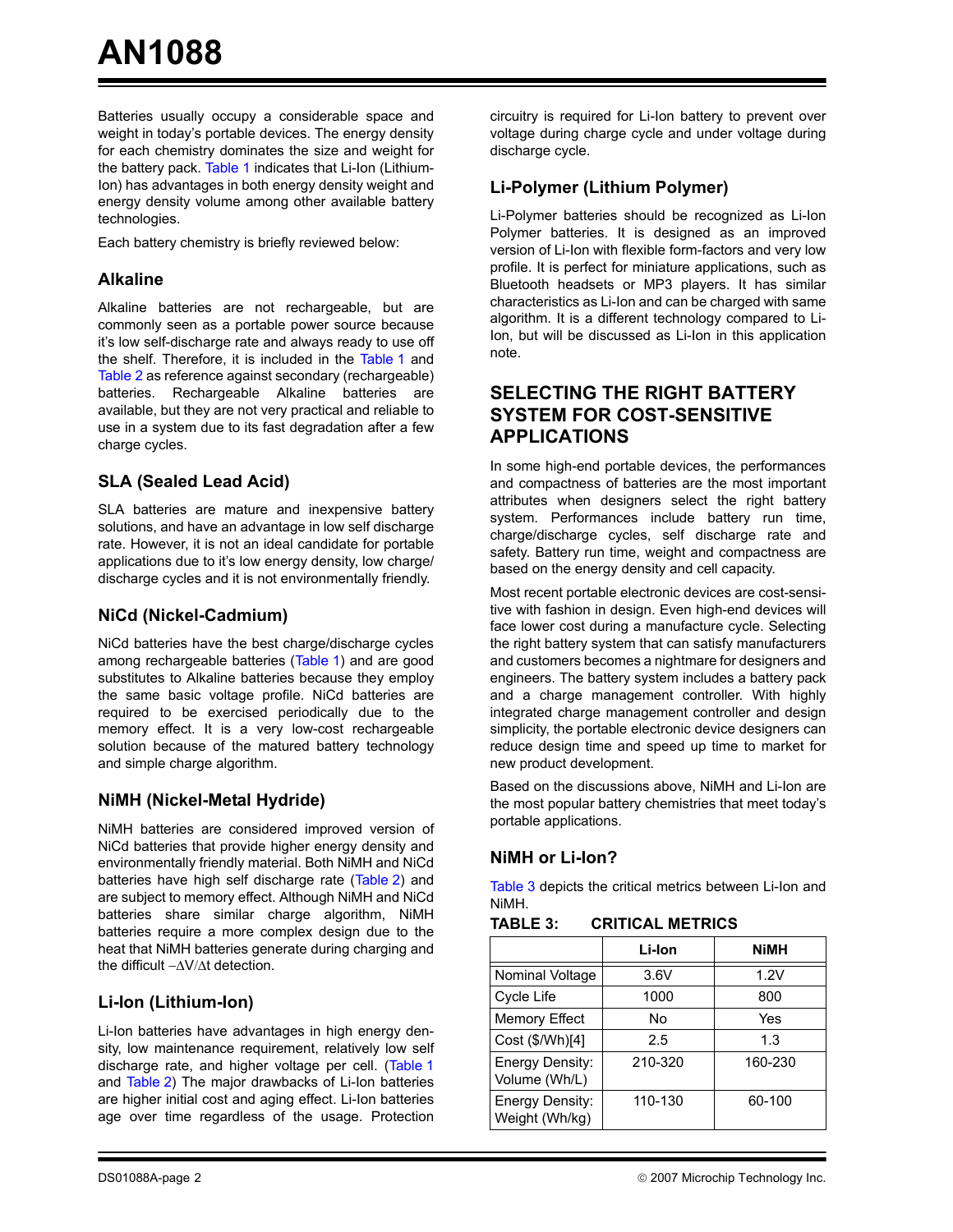Besides the cost, the Li-Ion batteries have significant advantages over the NiMH batteries. The 3.6V nominal voltage also makes Li-Ion a perfect supply voltage to most portable devices. Cell balancing can be an important issue when more than one battery cell is required for the system. For NiMH batteries to supply 3.6V, 3-cell NiMH is usually needed to maintain the voltage. A single-cell Li-Ion battery supplies the same voltage while taking less space and without worrying about cell balancing.

No memory effect and maintenance free (e.g. no power cycling to prolong the battery's life) also drive Li-Ion as a good candidate for portable applications. Although, NiMH has improved the memory effect issue compared to NiCd, it still could have premature termination from deceptive peaks during early charge cycle. Premature termination ends charge before a battery is fully charged. Consumers can charge Li-Ion battery operated handheld devices at any time during normal operation because the memory effect is not an issue with Li-Ion batteries.

Mass production and extensive R&D from battery manufacturers have scaled down the cost between NiMH and Li-Ion batteries. This has led many portable device designers/engineers to favor Li-Ion over NiMH in many portable applications.

#### **Charge Algorithm**

Appropriate Charge Algorithm for the selected battery chemistry can effect the life, reliability and safety of a battery. Different chemistries have different charge profiles and different battery manufacturers have different recommendations when it comes to restoring energy (charge) back to batteries.

The C-rate is the rated capacity for battery charge/discharge current. The rated capacity for a battery is the total amount of current it can produce or store. For example, 1C charge rate for a battery rated at 500 mAh is approximately 500 mA per hour.

#### CHARGING NIMH BATTERIES

Charging NiMH batteries can be simple or complicated. The simple and low cost solution is to charge batteries at a low constant current (e.g. 0.1C or 0.2C). However, it takes a long time to completely charge and can easily overcharge the NiMH batteries. A timer is usually implemented for charge termination. Minimum 10 hours is required if a battery is charged at 0.1C. Overcharge may occur without proper end of charge detection and can reduce the life of batteries (charge/ discharge cycles).

−ΔV/Δt (the rate of voltage decrease) charge termination has improved the charge algorithm and allows fast charge until charge termination is reached. False voltage drop termination can happen from voltage fluctuations and noise that are caused by the charger and the battery.

−ΔT/Δt (the rate of temperature decrease) charge termination may increase the design cost, but can increase the battery life cycle.

To improve the battery life and maintain capacity, a combination of all methods should be applied to the charge algorithm. [Figure 1](#page-2-0) depicts the complete NiMH charge algorithm.

#### **CHARGE NIMH BATTERIES**



<span id="page-2-0"></span>*FIGURE 1: NiMH Charge Algorithm [8].*

**Stage 1: Trickle Charge -** NiMH charge algorithm starts restoring energy to battery cell at 0.1C or 0.2C trickle charge until the battery reaches the minimum working voltage for fast charge. It can be either 0.8V or 0.9V per cell.

**Stage 2: Fast Charge -** Fast charge restores the battery cell at a constant current rate of 1C. The charge efficiency has a noticeable improvement at fast charge rate compare to slow charging rate. It will continuously charge at 1C until one of the termination requirements is satisfied.

**Stage 3: Charge Termination - The charge cycle goes** to the termination stage when either −ΔV/Δt or −ΔT/Δt is detected. A duration of small charge current (~0.05C) can fill up the battery cell to maximum capacity.

Integrated solutions are available to charge NiMH batteries, but the cost is usually high and may not be very flexible to set battery voltage, −ΔV/Δt, −ΔT/Δt, charge rate and timer.

With the broad range of Microchip's PIC® microcontroller product line, the microcontroller can be sized for the job. In many applications, a microcontroller is already resident. By adding the Microchip's analog high-speed PWM (Pulse Width Modulator) MCP1630 family, a power train can be easily added to the design. [6] The cost of using this solution is relatively low and can easily program all parameters compared to the total integrated solutions.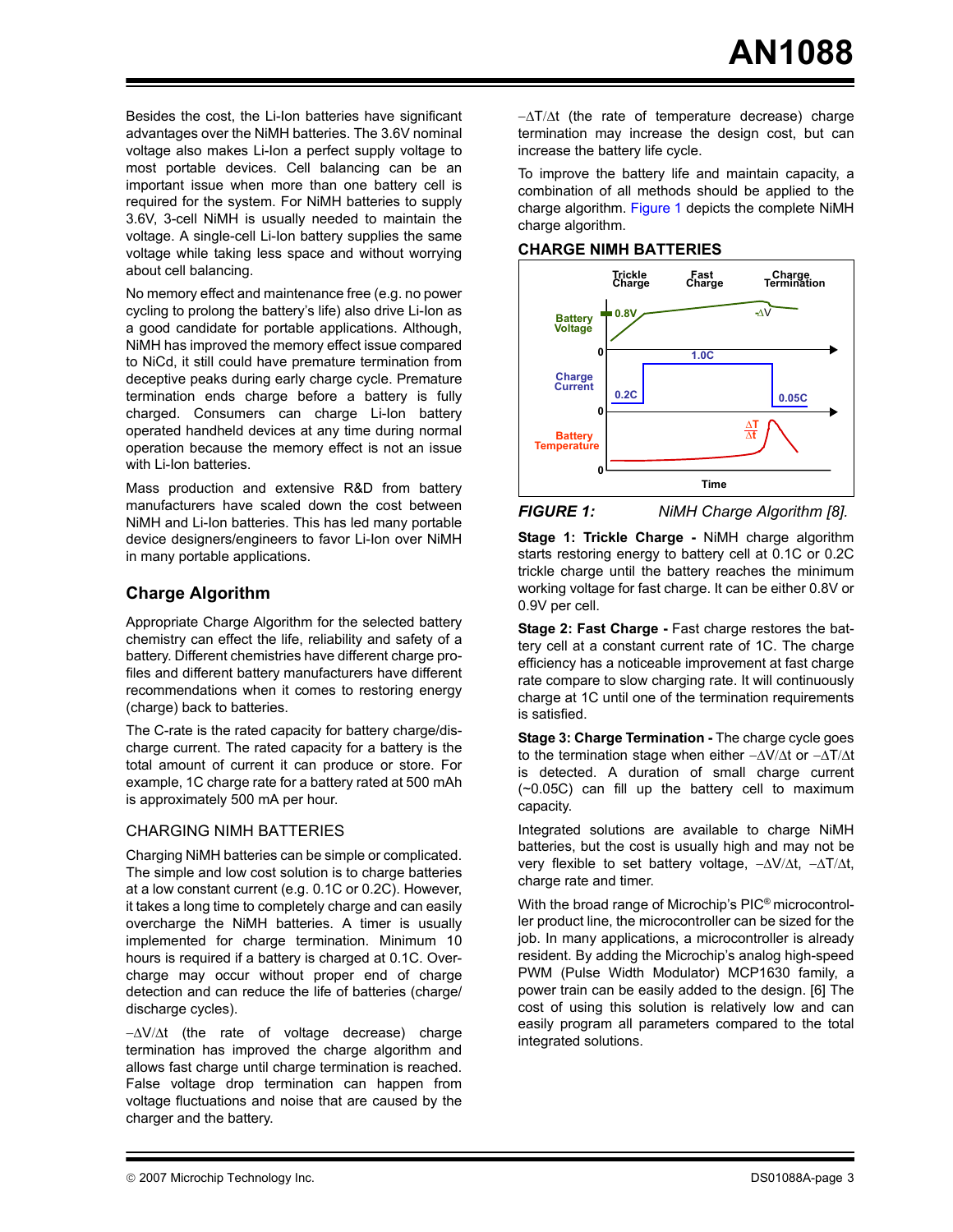#### CHARGING LI-ION BATTERIES

Unlike NiMH, the preferred charge algorithm for Lithium-Ion / Lithium-Ion Polymer batteries is a CC-CV (constant or controlled current; constant voltage) algorithm that can be broken up into four stages. Figure 2 depicts this charge algorithm.

#### **CHARGE LI-ION BATTERIES**



*FIGURE 2: Li-Ion Charge Algorithm [8].*

**Stage 1: Trickle Charge** - Trickle charge is employed to restore charge to deeply depleted cells. When the cell voltage is below approximately 2.8V, the cell is charged with a constant current of 0.1C maximum. An optional safety timer can be utilized to terminate the charge if the cell voltage has not risen above the trickle charge threshold in approximately 1 hour.

**Stage 2: Fast Charge** - Once the cell voltage has risen above the trickle charge threshold, the charge current is raised to perform fast charging. The fast charge current should not be more than 1.0C. 1.0C is used in this example. In linear chargers, the current is often ramped-up as the cell voltage rises in order to minimize heat dissipation in the pass element. An optional safety timer can be utilized to terminate the charge if no other termination has been reached in approximately 1.5 hours from the start of the fast charge stage (with a fast charge current of 1C).

**Stage 3: Constant Voltage** - Fast charge ends, and the Constant Voltage mode is initiated when the cell voltage reaches 4.2V. In order to maximize capacity, the voltage regulation tolerance should be better than ±1%.

**Stage 4: Charge Termination** - Charging is typically terminated by one of two methods: minimum charge current or a timer (or a combination of the two). The minimum current approach monitors the charge current during the constant voltage stage and terminates the charge when the charge current diminishes below approximately 0.07C. The second method determines when the constant voltage stage is invoked. Charging continues for an additional two hours before being terminated. It is not recommended to continue to trickle charge Lithium-Ion batteries.

Charging in this manner replenishes a deeply depleted battery in roughly 165 minutes. Advanced chargers employ additional safety features. For example, charge is suspended if the cell temperature is outside a specified window, typically 0°C to 45°C. [7] [10]

When the cost between NiMH and Li-Ion batteries is no longer an issue, the only concern remaining is the cost to implement a charging circuit to portable devices.

Advanced semiconductor technology makes it possible to provide fully integrated Li-Ion / Li-Polymer battery charge management controller in one small package with a completive price.

After detailed review and consideration between NiMH and Li-Ion, the Li-Ion battery system is the most reliable solution that is chosen for the low cost portable devices.

### **LI-ION / LI-POLYMER CHARGE MANAGEMENT SOLUTIONS**

Two complete Li-Ion / Li-Polymer battery charge management design examples that utilize Microchip's MCP73831 and MCP73812 are proposed for designing a new low-cost portable devices or the cost of an alternative for an existing product.

#### **Example 1: Design Low-Cost Li-ion / Li-Polymer Battery Charge Management With MCP73831 [10]**

#### DEVICE OVERVIEW

The MCP73831 device is a highly advanced linear charge management controller for use in space-limited and cost-sensitive applications. The MCP73831 is available in an 8-Lead, 2 mm x 3 mm DFN package or a 5-Lead, SOT-23 package. Along with its small physical size, the low number of external components required make the MCP73831 ideally suited for portable applications. For applications charging from a USB port, the MCP73831 adheres to all the specifications governing the USB power bus.

The MCP73831 employs a constant-current / constantvoltage charge algorithm with selectable preconditioning and charge termination. The constant voltage regulation is fixed with four available options: 4.20V, 4.35V, 4.40V or 4.50V, to accommodate new, emerging battery charging requirements. The constant current value is set with one external resistor.

The MCP73831 device limits the charge current based on die temperature during high power or high ambient conditions. This thermal regulation optimizes the charge cycle time while maintaining device reliability. Several options are available for the preconditioning threshold, preconditioning current value, charge termination value and automatic recharge threshold.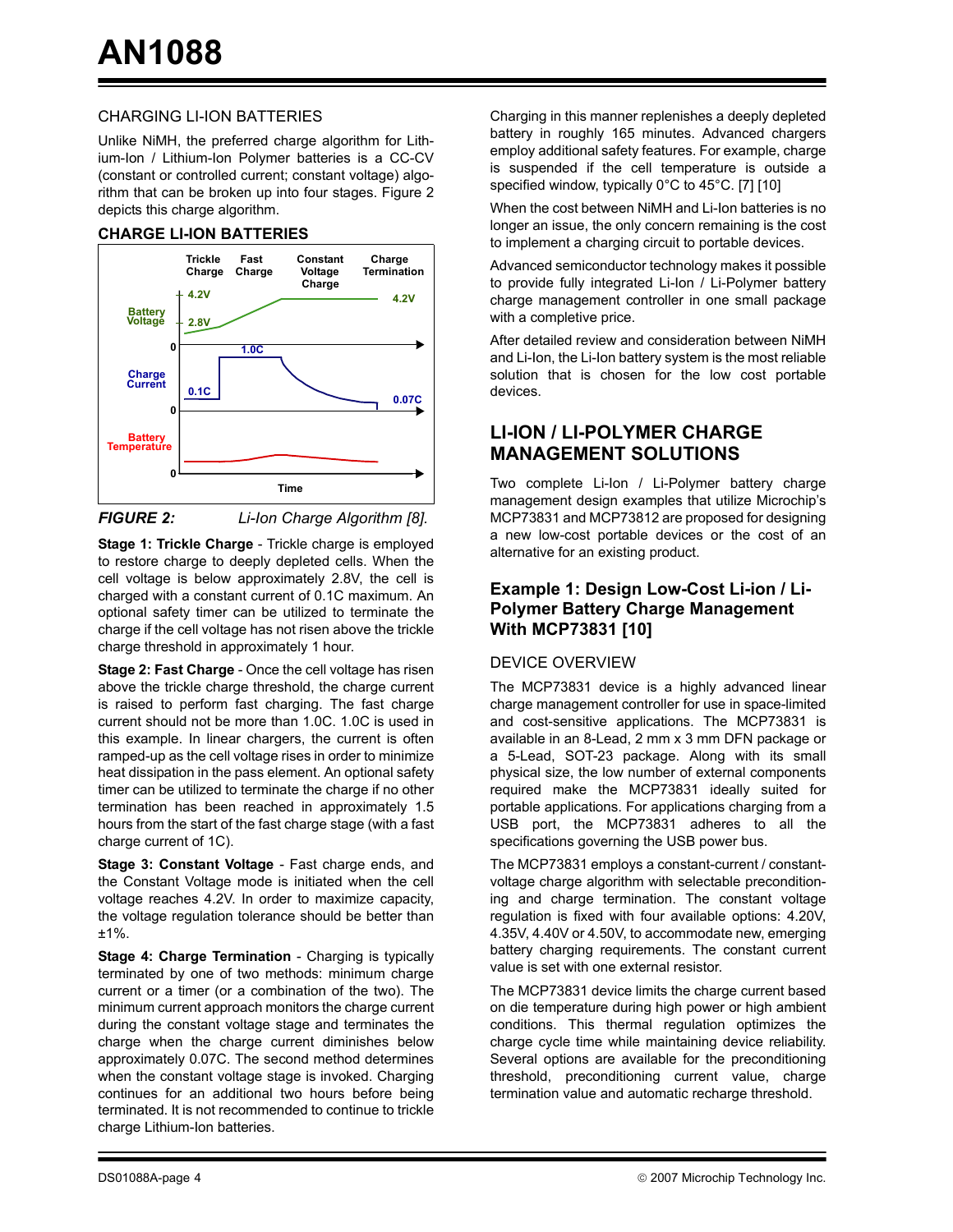The preconditioning value and charge termination value are set as a ratio, or percentage, of the programmed constant current value. Preconditioning can be disabled.

The MCP73831 is fully specified over the ambient temperature range of -40°C to +85°C. Figure 3 depicts the operational flow algorithm from charge initiation to completion and automatic recharge.



*FIGURE 3: MCP73831 Flowchart.*

#### CHARGE QUALIFICATION AND PRECONDITIONING TRICKLE CHARGE

An internal under voltage lockout (UVLO) circuit monitors the input voltage and keeps the charger in shutdown mode until the input supply rises above the UVLO threshold. For a charge cycle to begin, all UVLO conditions must be met and a battery or output load must be present. A charge current programming resistor must be connected from PROG to  $V_{SS}$ .

If the voltage at the  $V_{BAT}$  pin is less than the preconditioning threshold, the MCP73831 enter a preconditioning or Trickle Charge mode. The preconditioning threshold is factory set. In this mode, the MCP73831 supplies a percentage of the charge current (established with the value of the resistor connected to the PROG pin) to the battery. The percentage or ratio of the current is factory set.

When the voltage at the  $V_{BAT}$  pin rises above the preconditioning threshold, the MCP73831 enters the Constant-Current or Fast Charge mode.

#### FAST CHARGE: CONSTANT-CURRENT MODE

During the Constant-Current mode, the programmed charge current is supplied to the battery or load. The charge current is established using a single resistor from PROG to  $V_{SS}$ . Constant-Current mode is maintained until the voltage at the VBAT pin reaches the regulation voltage,  $V_{REG}$ .

#### PROGRAM CURRENT REGULATION

Fast charge current regulation can be set by selecting a programming resistor ( $R_{PROG}$ ) from PROG to  $V_{SS}$ . The charge current can be calculated using the following equation:

<span id="page-4-0"></span>

| <b>EQUATION 1:</b> | <b>PROGRAM FAST CHARGE</b> |
|--------------------|----------------------------|
|                    | <b>CURRENT</b>             |

|                                       | $I_{REG}$ | $\frac{1000V}{R_{PROG}}$<br>= |
|---------------------------------------|-----------|-------------------------------|
| Where:                                |           |                               |
| R <sub>PROG</sub><br><sup>I</sup> REG |           | kilo-ohms<br>milliamperes     |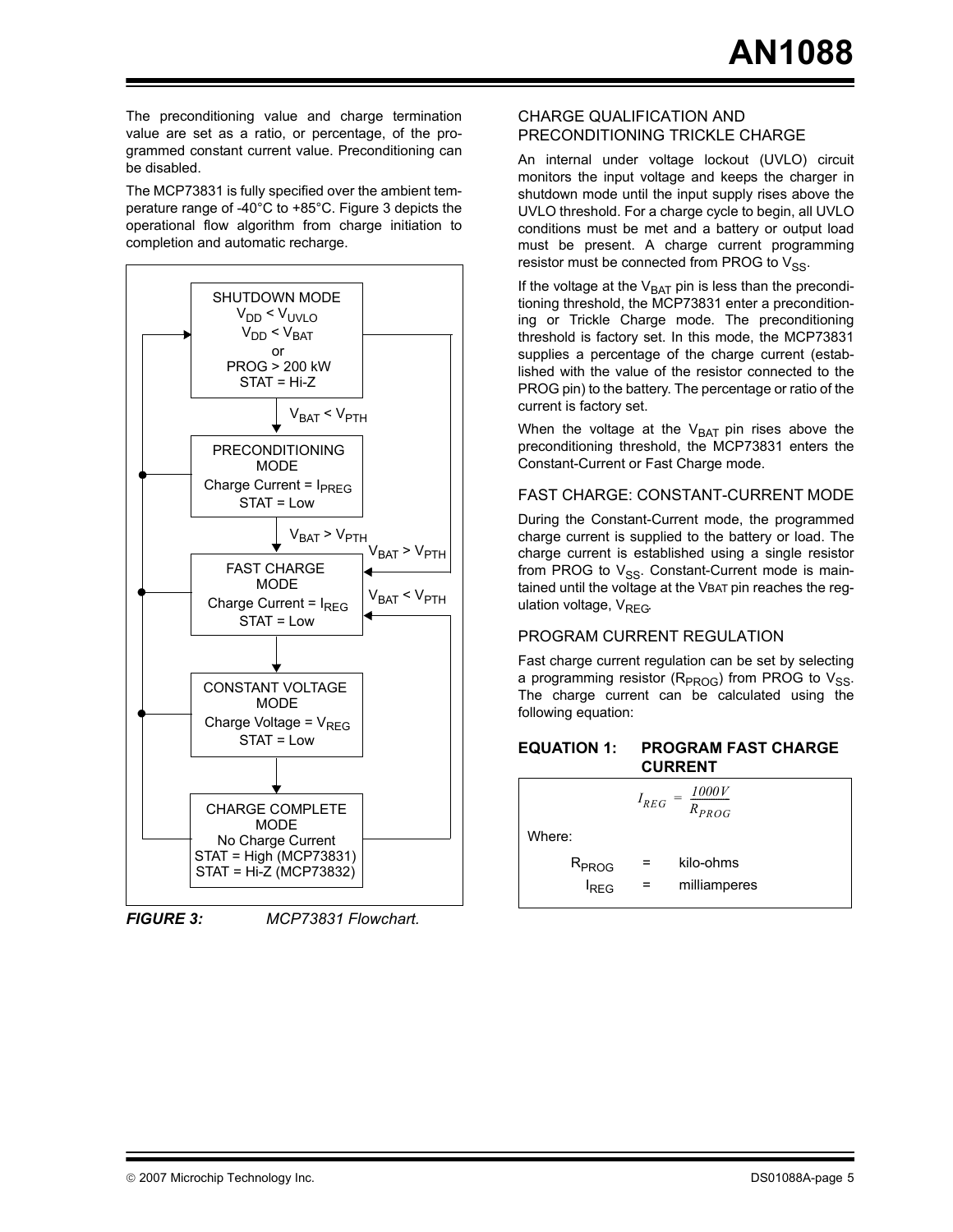

<span id="page-5-0"></span>**FIGURE 4:** *I<sub>OUT</sub>* vs. R<sub>PROG</sub>

[Figure 4](#page-5-0) shows the relationship between fast charge current and programming resistor.

The preconditioning trickle charge current and the charge termination current are ratio metric to the fast charge current based on the selected device option.

#### CONSTANT-VOLTAGE MODE

When the voltage at the  $V_{BAT}$  pin reaches the regulation voltage,  $V_{REG}$  constant voltage regulation begins. The regulation voltage is factory set to 4.2V, 4.35V, 4.40V, or 4.50V with a tolerance of ±0.75%.

#### CHARGE TERMINATION

The charge cycle is terminated when, during Constant-Voltage mode, the average charge current diminishes below a percentage of the programmed charge current (established with the value of the resistor connected to the PROG pin). A 1 ms filter time on the termination comparator ensures that transient load conditions do not result in premature charge cycle termination. The percentage or ratio of the current is factory set. The charge current is latched off and the MCP73831 enters a Charge Complete mode.

#### AUTOMATIC RECHARGE

The MCP73831 continuously monitors the voltage at the  $V_{BAT}$  pin in the Charge Complete mode. If the voltage drops below the recharge threshold, another charge cycle begins and current is once again supplied to the battery or load.

#### THERMAL REGULATION AND THERMAL SHUTDOWN

The MCP73831 limits the charge current based on the die temperature. The thermal regulation optimizes the charge cycle time while maintaining device reliability. The MCP73831 suspends charge if the die temperature exceeds 150°C. Charging will resume when the die temperature has cooled by approximately 10°C.

#### CHARGE STATUS INDICATOR

The charge status output of the MCP73831 has three different states: High (H), Low (L), and High-Impedance (Hi-Z). The charge status output can be used to illuminate 1, 2, or tri-color LEDs. Optionally, the charge status output can be used as an interface to a host microcontroller.

[Table 4](#page-5-1) summarize the state of the status output during a charge cycle.

| <b>Charge Cycle State</b>    | <b>MCP73831</b> |  |  |
|------------------------------|-----------------|--|--|
| Shutdown                     | Hi-Z            |  |  |
| No Battery Present           | Hi-Z            |  |  |
| Constant-Current Fast Charge |                 |  |  |
| Preconditioning              |                 |  |  |
| <b>Constant Voltage</b>      |                 |  |  |
| Charge complete - Standby    |                 |  |  |

<span id="page-5-1"></span>**TABLE 4: STATUS OUTPUT**

#### TYPICAL APPLICATION



#### *FIGURE 5: MCP73831 Typical Application Circuit.*

Due to the low efficiency of linear charging, the most important factors are thermal design and cost, which are a direct function of the input voltage, output current and thermal impedance between the battery charger and the ambient cooling air. The worst-case situation is when the device has transitioned from the Preconditioning mode to the Constant-Current mode.

In this situation, the battery charger has to dissipate the maximum power. A trade-off must be made between the charge current, cost and thermal requirements of the charger.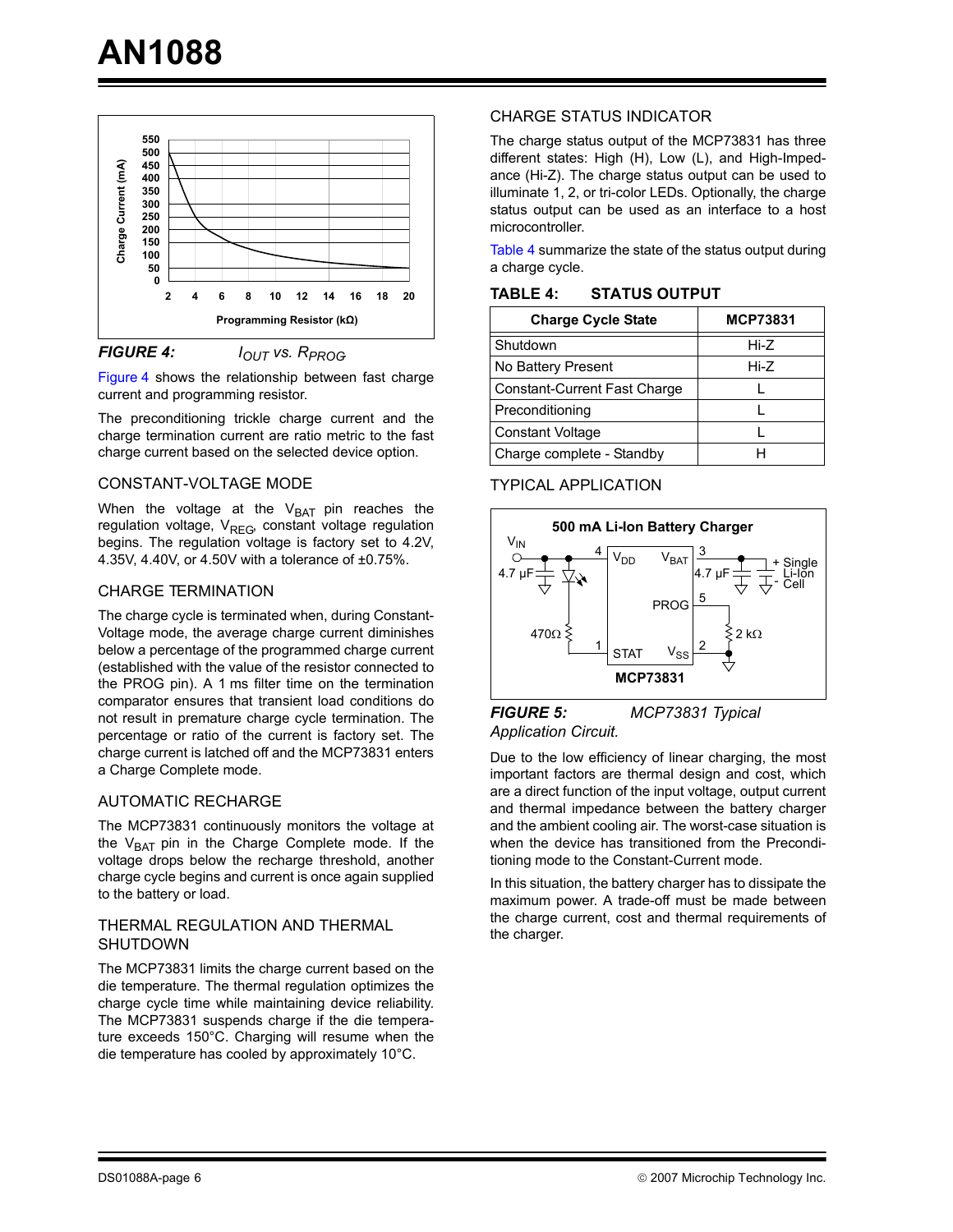The power dissipation has to be considered in the worst-case.

#### **EQUATION 2: POWER DISSIPATION**

| PowerDissipation = $(V_{DDMAX}-V_{PTHMIN}) \times I_{REGMAX}$ |     |                                                                                                                 |  |  |
|---------------------------------------------------------------|-----|-----------------------------------------------------------------------------------------------------------------|--|--|
| Where:                                                        |     |                                                                                                                 |  |  |
| <b>V</b> DDMAX<br><b>IREGMAX</b><br>V <sub>PTHMIN</sub>       | $=$ | $=$ the maximum input voltage<br>the maximum fast charge current<br>the minimum transition threshold<br>voltage |  |  |

#### **EXAMPLE 1: POWER DISSIPATION EXAMPLE**

| Assume:                    |                                               |
|----------------------------|-----------------------------------------------|
|                            | $V_{IN}$ = 5V ±10%                            |
| $I_{REGMAX}$ = 550 mA      |                                               |
| V <sub>РТНМІN</sub> = 2.7V |                                               |
| Dissipation                | Power = $(5.5V - 2.7V) \times 550$ mA = 1.54W |
|                            |                                               |

#### EXTERNAL COMPONENTS

The MCP73831 is stable with or without a battery load. A minimum capacitance of 4.7 µF is recommended to bypass the V<sub>BAT</sub> pin to V<sub>SS</sub> and V<sub>IN</sub> pin to V<sub>SS</sub> to maintain good AC stability in the constant-voltage mode. A single resistor between PROG pin and  $V_{SS}$  is required to control fast charge current. [Equation 1](#page-4-0) and [Figure 4](#page-5-0) can be applied to find  $R_{PROG}$  value. LED and  $R_{\text{LED}}$  are required for status indicator.

#### THERMAL REGULATION



*FIGURE 6: Thermal Regulation.*

#### TYPICAL CHARGE PROFILE



*FIGURE 7: MCP73831 Typical Charge Profile in Thermal Regulation (1000 mAh Battery).*

#### **Example 2: Design Ultra Low-Cost Li-ion / Li-Polymer Battery Charge Management With MCP73812 [9]**

#### DEVICE OVERVIEW

The MCP73812 Simple, Miniature Single-Cell Fully Integrated Li-Ion/Li-Polymer Charge Management Controller is designed for use in space limited and cost sensitive applications. The MCP73812 provides specific charge algorithms for single cell Li-Ion or Li-Polymer battery to achieve optimal capacity in the shortest charging time possible. Along with its small physical size and the low number of external components required make the MCP73812 ideally suited for portable applications.

The MCP73812 employs a constant current/constant voltage charge algorithm like MCP73831. The constant voltage regulation is fixed at 4.20V, with a tight regulation tolerance of 1%. The constant current value is set with one external resistor. The MCP73812 limits the charge current based on die temperature during high power or high ambient conditions. This thermal regulation optimizes the charge cycle time while maintaining device reliability.

The MCP73812 is fully specified over the ambient temperature range of -40°C to +85°C. The MCP73812 is available in a 5-Lead, SOT-23 package.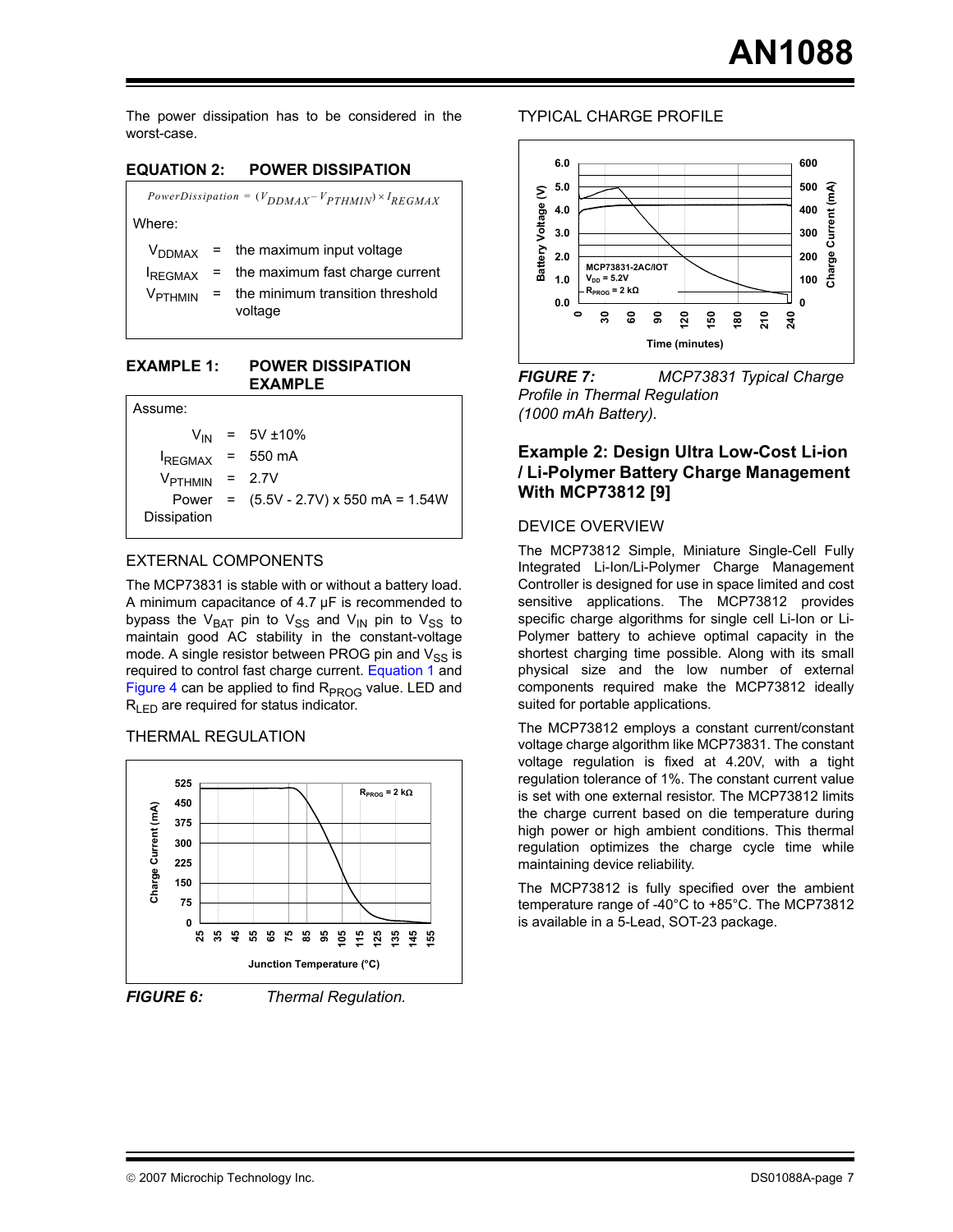

*FIGURE 8: MCP73812 Flowchart.*

#### CHARGE QUALIFICATION AND PRECONDITIONING TRICKLE CHARGE

The MCP73812 does not employ under voltage lockout (UVLO). When the input power is applied, the input supply must rise 150 mV above the battery voltage before the MCP73812 becomes operational.

The automatic power down circuit places the device in a shutdown mode if the input supply falls to within +50 mV of the battery voltage. The automatic circuit is always active. Whenever the input supply is within +50 mV of the voltage at the  $V_{BAT}$  pin, the MCP73812 is placed in a shutdown mode. During power down condition, the battery reverse discharge current is less than 2 µA.

For a charge cycle to begin, the automatic power down conditions must be met and the charge enable input must be above the input high threshold.

The MCP73812 does not support preconditioning of deeply depleted cells, and it begins with fast charge once charging conditions satisfy.

#### FAST CHARGE: CONSTANT-CURRENT MODE

During the constant current mode, the programmed charge current is supplied to the battery or load. For the MCP73812, the charge current is established using a single resistor from PROG to  $V_{SS}$ . The MCP73812 shares the same program method with MCP73831. The program resistor and the charge current are calculated using the [Equation 1](#page-4-0). Refer to [Figure 4](#page-5-0) for the Charge Current and Programming Resistor.

#### CONSTANT-VOLTAGE MODE

When the voltage at the  $V_{BAT}$  pin reaches the regulation voltage,  $V_{\text{REG}}$ , constant voltage regulation begins. The regulation voltage is factory set to 4.2V with a tolerance of ±1.0%.

#### CHARGE TERMINATION

The charge cycle is terminated by removing the battery from the charger, removing input power, or driving the charge enable input (CE) to a logic low. An automatic charge termination method is not implemented.

#### AUTOMATIC RECHARGE

The MCP73812 does not support automatic recharge cycles since automatic charge termination has not been implemented. In essence, the MCP73812 is always in a charge cycle whenever the qualification parameters have been met.

#### THERMAL REGULATION AND THERMAL SHUTDOWN

The MCP73812 limits the charge current based on the die temperature. The thermal regulation optimizes the charge cycle time while maintaining device reliability. The MCP73812 suspends charge if the die temperature exceeds 150°C. Charging will resume when the die temperature has cooled by approximately 10°C. The thermal shutdown is a secondary safety feature in the event that there is a failure within the thermal regulation circuitry.

#### TYPICAL APPLICATION



*tion Circuit.*

*FIGURE 9: MCP73812 Typical Applica-*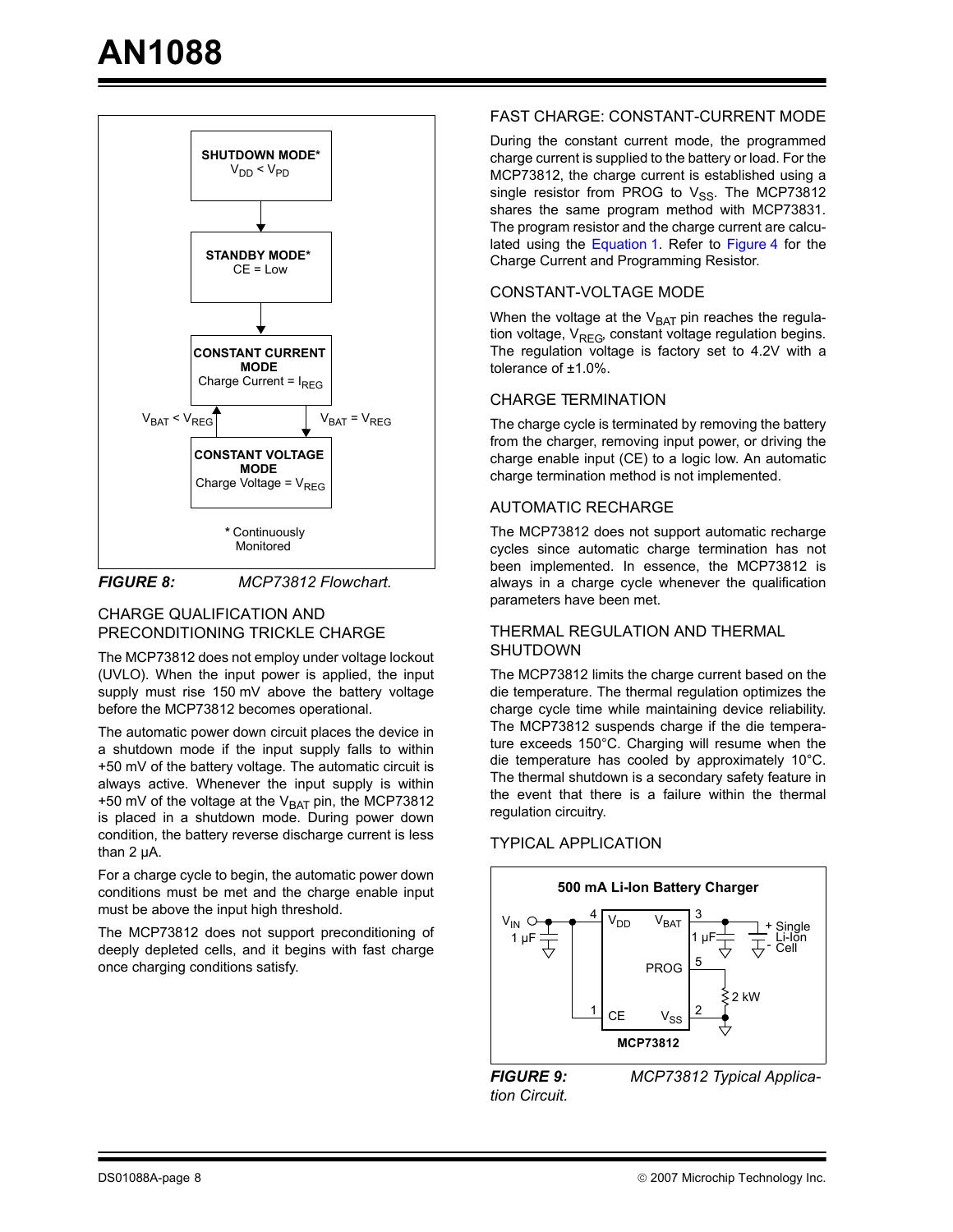The MCP73812 shares similar application with MCP73831, but Charge Enable (CE) is designed to replace charge status pin. A logic high enables battery charging while a logic low disables battery charging. The charge enable input is compatible with 1.8V logic.

The power dissipation has to be considered in the worst case. The power dissipation for the MCP73812 is same as the MCP73831. Therefore, equation 2 will be applied for the MCP73812 power dissipation calculation.

EXAMPLE 2: Power Dissipation Example

| $V_{IN}$ = 5V ±10%                           |
|----------------------------------------------|
| $I_{REGMAX}$ = 500 mA                        |
| $V_{PTHMIN}$ = 2.7V                          |
| Power = $(5.5V - 2.7V) \times 500$ mA = 1.4W |
|                                              |

#### EXTERNAL COMPONENTS

The MCP73812 is stable with or without a battery load. A minimum capacitance of  $1 \mu F$  is recommended to bypass the  $V_{BAT}$  pin to  $V_{SS}$  and  $V_{IN}$  pin to  $V_{SS}$  to maintain good AC stability in the constant-voltage mode. A single resistor between PROG pin and  $V_{SS}$  is required to control fast charge current. [Equation 1](#page-4-0) and [Figure 4](#page-5-0) can be applied to find  $R<sub>PROG</sub>$  value. LED and  $R_{LED}$  are required for status indicator.

#### THERMAL REGULATION





*FIGURE 10: Thermal Regulation.*

#### TYPICAL CHARGE PROFILE

MCP73812 shares same charge profile with MCP73831, but no available preconditioning and automatically charge termination.

#### **MCP73831 VS. MCP73812**

**TABLE 5: MCP73831 VS. MCP73812**

|                                | <b>MCP73831</b> | MCP73812         |
|--------------------------------|-----------------|------------------|
| Cost                           | Low             | <b>Ultra Low</b> |
| Applications                   | Simple          | Simple           |
| Space Requirement              | Small           | Small            |
| Voltage Reg. Accuracy          | ±0.75%          | ±1.0%            |
| Programmable Current<br>Note 1 | Yes             | Yes              |
| <b>UVLO</b>                    | Yes             | No               |
| Preconditioning                | Yes             | No               |
| End-of-Charge Control          | Yes             | No               |
| Charge Status                  | Yes             | No               |
| Charge Enable PIN              | No              | Yes              |
| Automatic Recharge             | Yes             | Nο               |
| <b>Automatic Power-Down</b>    | Yes             | No               |
| <b>Thermal Regulation</b>      | Yes             | Yes              |
| <b>Fully Integrated</b>        | Yes             | Yes              |
| Voltage Reg. Options<br>Note 2 | Yes             | No               |

- **Note 1:** MCP73812 family is also available in selectable Charge Current: 85 mA or 450 mA for applications charging from USB port with device number - MCP73811. Refer to MCP73811/2 Data Sheet (DS22036) for detail information.
	- **2:** MCP73831 voltage regulation is fixed with four available options: 4.20V, 4.35V, 4.40V or 4.50V. MCP73812 comes with a standard 4.20V constant voltage regulation.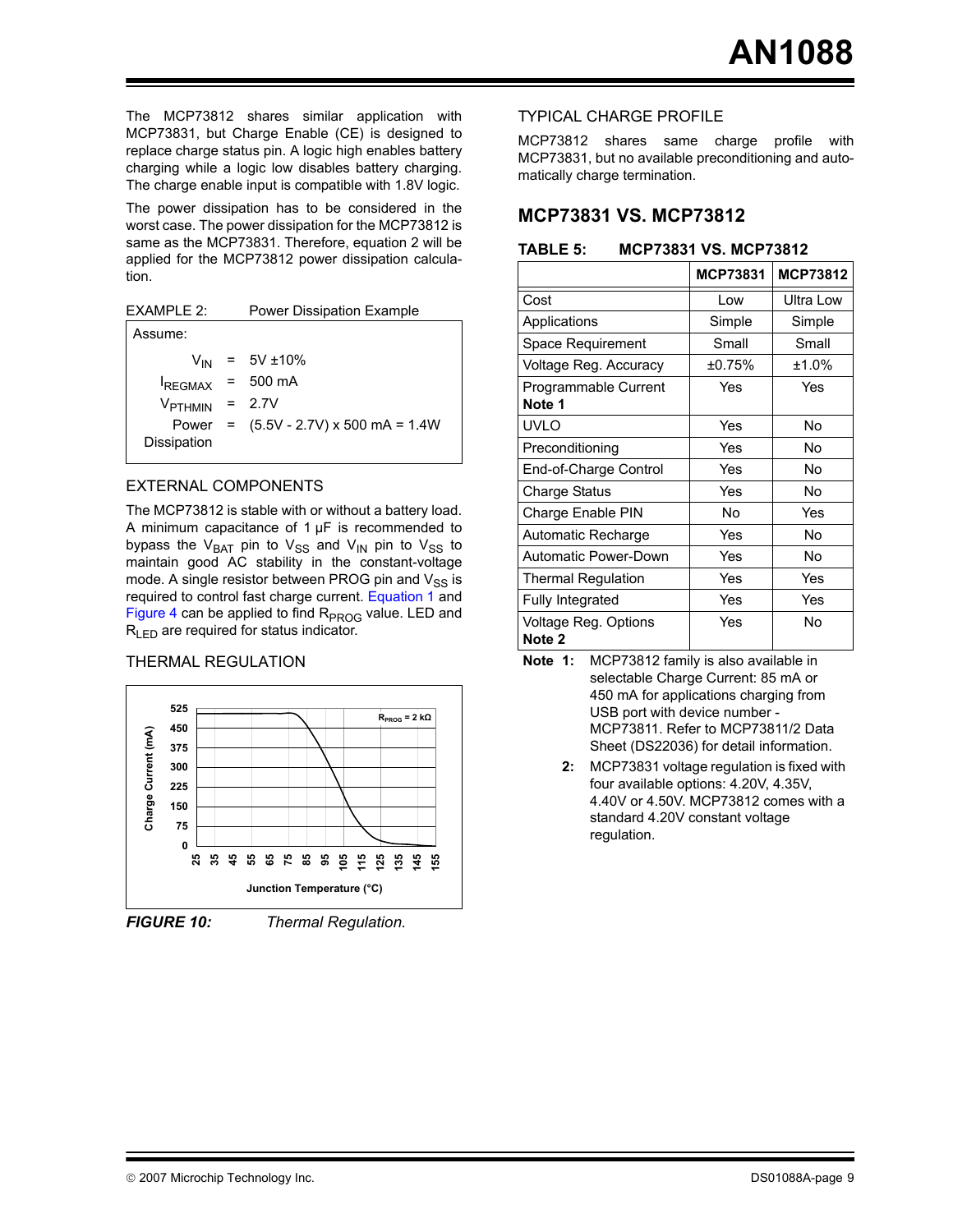### **CONCLUSION**

Li-Ion batteries are not only good NiMH and NiCd batteries substitutes for advanced portable electric devices, but also for cost-sensitive designs. Although, high capacity, compact size, light weight and maximum charge/discharge cycles do not exist in the same package; there is always a trade-off when engineers/ designers select the key factors for the design. Due to the phase out rate of today's portable electric products, charge/discharge cycles is always the first to be eliminated. The aging issue of Li-Ion batteries are often ignored and rarely recommended to customers for the same reason.

Selecting the right charge management controller can improve the product performance, reduce design time, simplify design cycle and optimize cost performance. The MCP73831 is a good solution to meet all of the above needs. For systems that do not require many features and are designed on a tight budget, the MCP73812 is the right candidate to perform well in battery charging applications.

#### **REFERENCES**

- [1] "Lithium Batteries", Gholam-Abbas Nazri and Gianfranco Pistoia Eds.; Kluwer Academic Publishers, 2004.
- [2] "Handbook of Batteries, Third Edition", David Linden, Thomas B. Reddy; McGraw Hill Inc, 2002.
- [3] "Batteries in a Portable World Second Edition", Isidor Buchmann; Cadex Electronics Inc., 2000.
- [4] "Portable Electronics Product Design and Development", Bert Haskell; McGraw Hill, 2004.
- [5] "Brief of Li-Polymer Battery's Research and Development", W.T. Wen; Taiwan National Science Cuncil Monthly No.7, 2001.
- [6] AN960, "New Components and Design Methods Bring Intelligence to Battery Charger Applications", Terry Cleveland and Catherine Vannicola; Microchip Technology Inc., DS00960, 2004.
- [7] AN947, "Power Management in Portable Applications: Charging Lithium-Ion/Lithium-Polymer Batteries", Scott Dearborn; Microchip Technology Inc., DS00947, 2004.
- [8] Microchip RTC Training Class: "Portable Power Management", Microchip Technology Inc., 2006.
- [9] MCP73811/2 Data Sheet, "Simple, Miniature Single-Cell, Fully Integrated Li-Ion/Li-Polymer Charge Management Controllers", Microchip Technology Inc., DS22036, 2007.
- [10] MCP73831/2 Data Sheet, "Miniature Single-Cell, Fully Integrated Li-Ion/Li-Polymer Charge Management Controllers", Microchip Technology Inc., DS21984, 2006.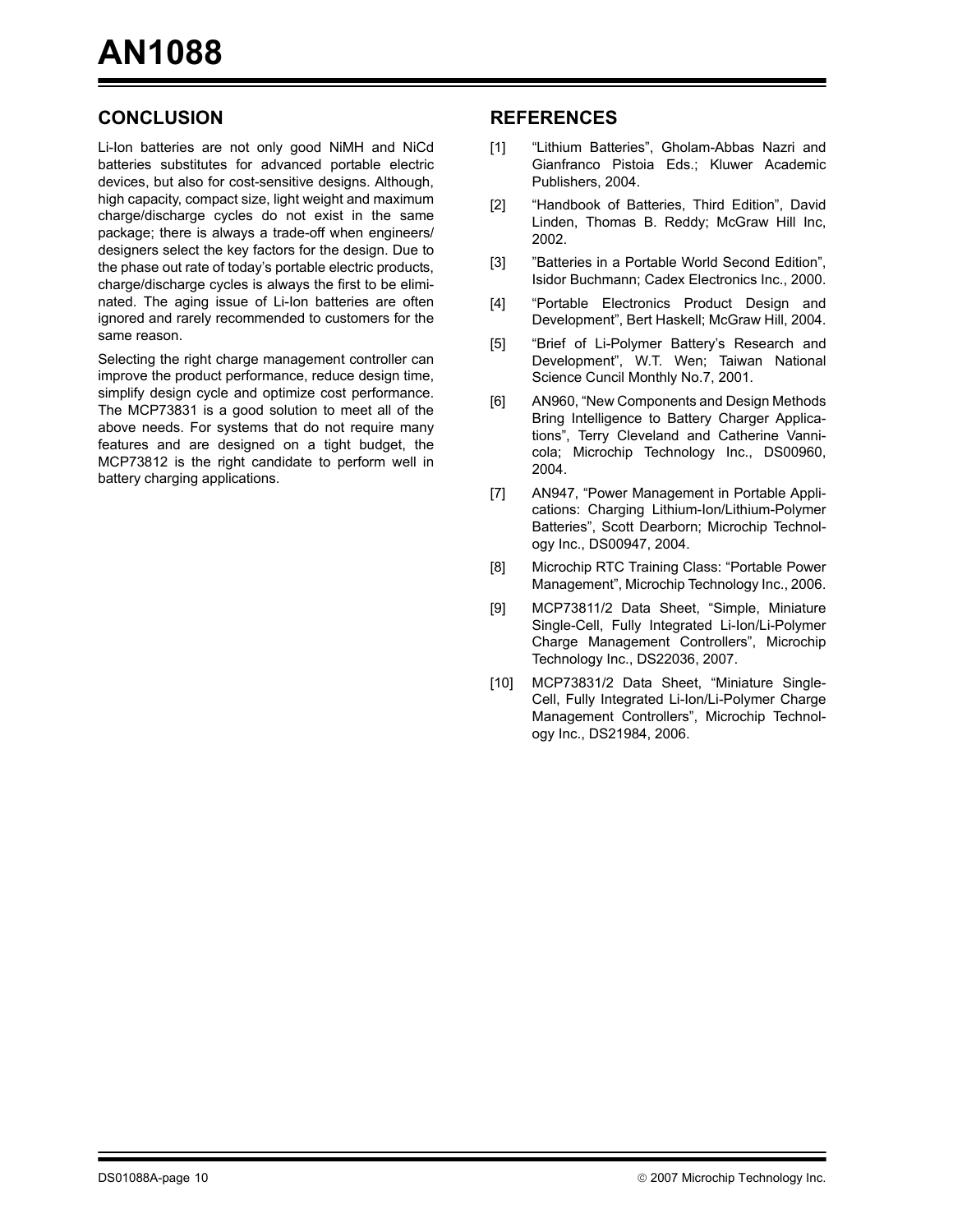#### **Note the following details of the code protection feature on Microchip devices:**

- Microchip products meet the specification contained in their particular Microchip Data Sheet.
- Microchip believes that its family of products is one of the most secure families of its kind on the market today, when used in the intended manner and under normal conditions.
- There are dishonest and possibly illegal methods used to breach the code protection feature. All of these methods, to our knowledge, require using the Microchip products in a manner outside the operating specifications contained in Microchip's Data Sheets. Most likely, the person doing so is engaged in theft of intellectual property.
- Microchip is willing to work with the customer who is concerned about the integrity of their code.
- Neither Microchip nor any other semiconductor manufacturer can guarantee the security of their code. Code protection does not mean that we are guaranteeing the product as "unbreakable."

Code protection is constantly evolving. We at Microchip are committed to continuously improving the code protection features of our products. Attempts to break Microchip's code protection feature may be a violation of the Digital Millennium Copyright Act. If such acts allow unauthorized access to your software or other copyrighted work, you may have a right to sue for relief under that Act.

Information contained in this publication regarding device applications and the like is provided only for your convenience and may be superseded by updates. It is your responsibility to ensure that your application meets with your specifications. MICROCHIP MAKES NO REPRESENTATIONS OR WARRANTIES OF ANY KIND WHETHER EXPRESS OR IMPLIED, WRITTEN OR ORAL, STATUTORY OR OTHERWISE, RELATED TO THE INFORMATION, INCLUDING BUT NOT LIMITED TO ITS CONDITION, QUALITY, PERFORMANCE, MERCHANTABILITY OR FITNESS FOR PURPOSE**.** Microchip disclaims all liability arising from this information and its use. Use of Microchip devices in life support and/or safety applications is entirely at the buyer's risk, and the buyer agrees to defend, indemnify and hold harmless Microchip from any and all damages, claims, suits, or expenses resulting from such use. No licenses are conveyed, implicitly or otherwise, under any Microchip intellectual property rights.

# **OUALITY MANAGEMENT SYSTEM CERTIFIED BY DNV**  $=$  ISO/TS 16949:2002  $=$

#### **Trademarks**

The Microchip name and logo, the Microchip logo, Accuron, dsPIC, KEELOQ, KEELOQ logo, microID, MPLAB, PIC, PICmicro, PICSTART, PRO MATE, PowerSmart, rfPIC, and SmartShunt are registered trademarks of Microchip Technology Incorporated in the U.S.A. and other countries.

AmpLab, FilterLab, Linear Active Thermistor, Migratable Memory, MXDEV, MXLAB, PS logo, SEEVAL, SmartSensor and The Embedded Control Solutions Company are registered trademarks of Microchip Technology Incorporated in the U.S.A.

Analog-for-the-Digital Age, Application Maestro, CodeGuard, dsPICDEM, dsPICDEM.net, dsPICworks, ECAN, ECONOMONITOR, FanSense, FlexROM, fuzzyLAB, In-Circuit Serial Programming, ICSP, ICEPIC, Mindi, MiWi, MPASM, MPLAB Certified logo, MPLIB, MPLINK, PICkit, PICDEM, PICDEM.net, PICLAB, PICtail, PowerCal, PowerInfo, PowerMate, PowerTool, REAL ICE, rfLAB, rfPICDEM, Select Mode, Smart Serial, SmartTel, Total Endurance, UNI/O, WiperLock and ZENA are trademarks of Microchip Technology Incorporated in the U.S.A. and other countries.

SQTP is a service mark of Microchip Technology Incorporated in the U.S.A.

All other trademarks mentioned herein are property of their respective companies.

© 2007, Microchip Technology Incorporated, Printed in the U.S.A., All Rights Reserved.



Printed on recycled paper.

*Microchip received ISO/TS-16949:2002 certification for its worldwide headquarters, design and wafer fabrication facilities in Chandler and Tempe, Arizona, Gresham, Oregon and Mountain View, California. The Company's quality system processes and procedures are for its PIC® MCUs and dsPIC® DSCs, KEELOQ® code hopping devices, Serial EEPROMs, microperipherals, nonvolatile memory and analog products. In addition, Microchip's quality system for the design and manufacture of development systems is ISO 9001:2000 certified.*